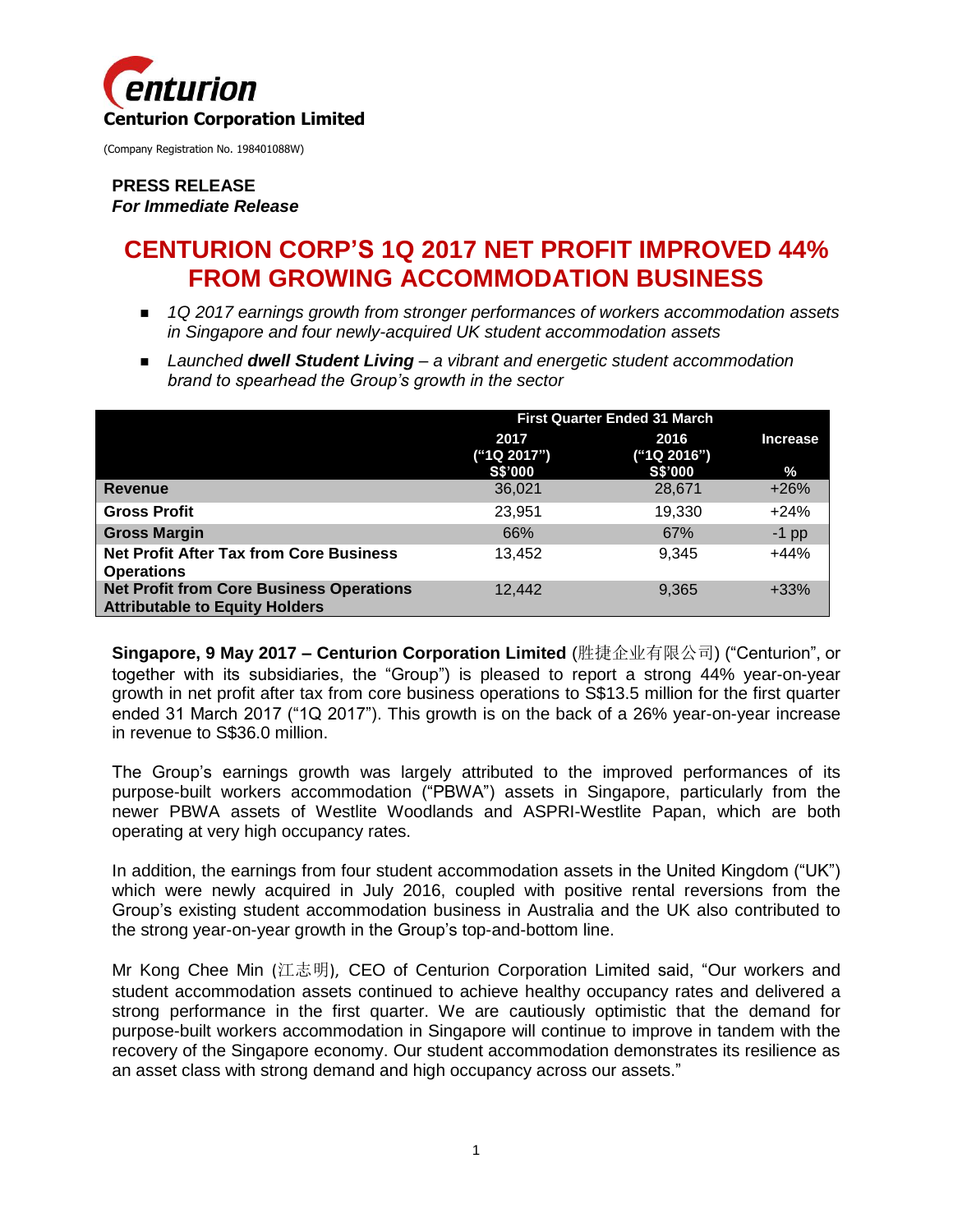

#### **Strong Performing Accommodation Business**

As at 31 March 2017, Centurion continued to achieve a stable and consistently high occupancy rate of approximately 95% for its five workers accommodation portfolio in Singapore.

As one of the first Singapore companies to venture into the student accommodation business, Centurion has steadily built up a growing portfolio in the UK, Australia and Singapore. As at 31 March 2017, RMIT Village in Melbourne, Australia, operated at close to full occupancy while **dwell Selegie** in Singapore achieved an occupancy rate of approximately 93%. Similarly, the Group's eight student accommodation assets in the UK attained a healthy average occupancy rate of close to 96%.

In Malaysia, as part of its asset rationalisation exercise, Westlite Desa Cemerlang ceased operations in January 2017, and the property is currently held for sale. Nonetheless, the Group achieved an average occupancy rate of approximately 74% for its remaining six operating workers accommodation assets in the first quarter, and stands to benefit from the Malaysian government's gradual relaxation of the hiring freeze, which was previously imposed on foreign workers in the manufacturing sector in 2016.

In February 2017, Centurion launched student accommodation brand - **dwell Student Living** ("**dwell**") in to drive its student accommodation business growth strategy. This new brand signifies the core values, ethos, brand promise and ambition that Centurion is bringing to its student accommodation business across markets. Besides injecting vibrancy and energy into the new branding, **dwell** also crystallises the Group's vision of inspiring a cool, caring and active community living for its student residents. To date, the Group's nine student accommodation assets in Singapore and the UK are operating under the **dwell** brand.

The Group entered into an agreement on 30 March 2017 to acquire a development site in Adelaide earmarked to be the Group's second student accommodation asset in Australia, after RMIT Village. Expected to be completed in the fourth quarter of 2018, the 280-bed **dwell Adelaide** will cater to the student intake of the 2019 academic year, and brings Centurion's total number of student accommodation beds to almost 3,500 across the three key tertiary education hubs in Australia, Singapore and the UK.

#### **Looking Ahead**

In the coming year, the Group remains cautiously optimistic of its workers accommodation business to improve together with the recovery of the Singapore economy and Malaysia's manufacturing sector. The introduction of more policies to regulate the accommodation requirements of foreign workers in Singapore and relaxation of hiring policies of foreign workers in Malaysia could potentially favour the market demand in the PBWA sector. Likewise, given the strong demand and high occupancy rates across its student accommodation assets in the current academic year, the Group maintains a positive outlook and will aim to grow its presence further in this resilient market segment.

-END-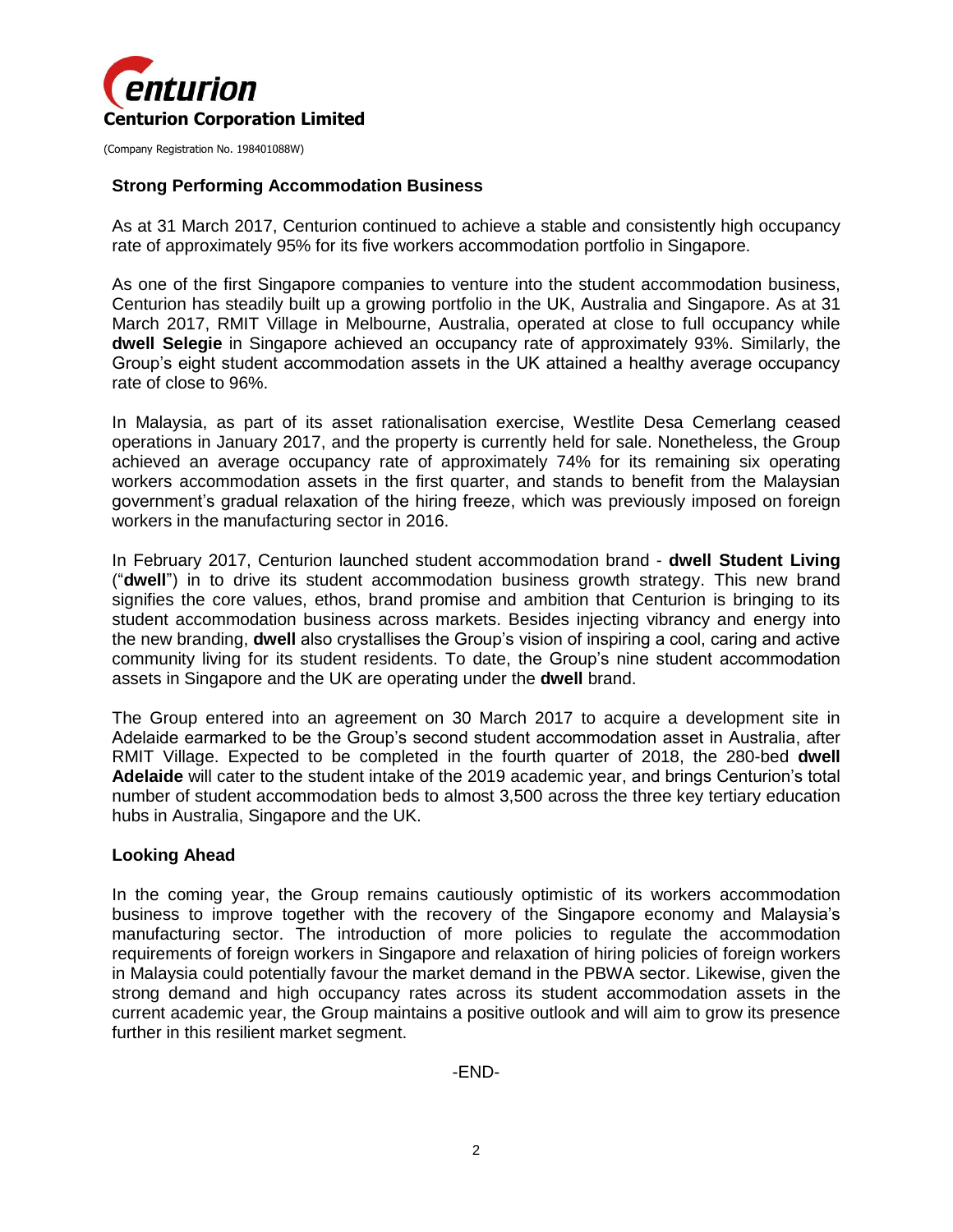

#### **ABOUT CENTURION CORPORATION LIMITED**

Centurion Corporation Limited owns and operates workers and student accommodation assets, as well as a storage disc manufacturing business. Its workers accommodation assets are managed under the **Westlite** brand and its student accommodation assets are managed under the **dwell** brand.

In Singapore, the Group had a capacity of c.34,700 beds across five workers accommodation assets in Toh Guan, Tuas, Mandai, Woodlands, and Jalan Papan as at 31 March 2017. ASPRI-Westlite Papan, the Group's fifth workers accommodation asset with 7,900 beds, was completed in May 2016.

In Malaysia, the Group had a capacity of c.23,700 beds across six workers accommodation assets in Johor as at 31 March 2017. Two projects under planning, Westlite Bukit Minyak, with c.6,600 beds, and Westlite Juru, with c.6,100 beds are both expected to be completed in 2018.

As at 31 March 2017, the Group owns RMIT Village, a student accommodation asset with 456 beds in Melbourne, Australia. In addition, the Group owns a portfolio of eight student accommodation assets with a total of 2,420 beds in the United Kingdom and a 332-bed student accommodation asset in Singapore within the Selegie educational hub. These assets are managed under the dwell brand.

The Group expects to increase its overall portfolio of workers and student accommodation assets from c.61,608 beds as at 31 March 2017 to c.74,588 beds by the end of 2018.

For more information, please visit [http://www.centurioncorp.com.sg.](http://www.centurioncorp.com.sg/)

#### **MEDIA CONTACTS**

For more information on Centurion Corporation Limited, please contact:

**Kreab** YAP Meng Lee / SEAH Kah Teik [cent@kreab.com](mailto:cent@kreab.com)